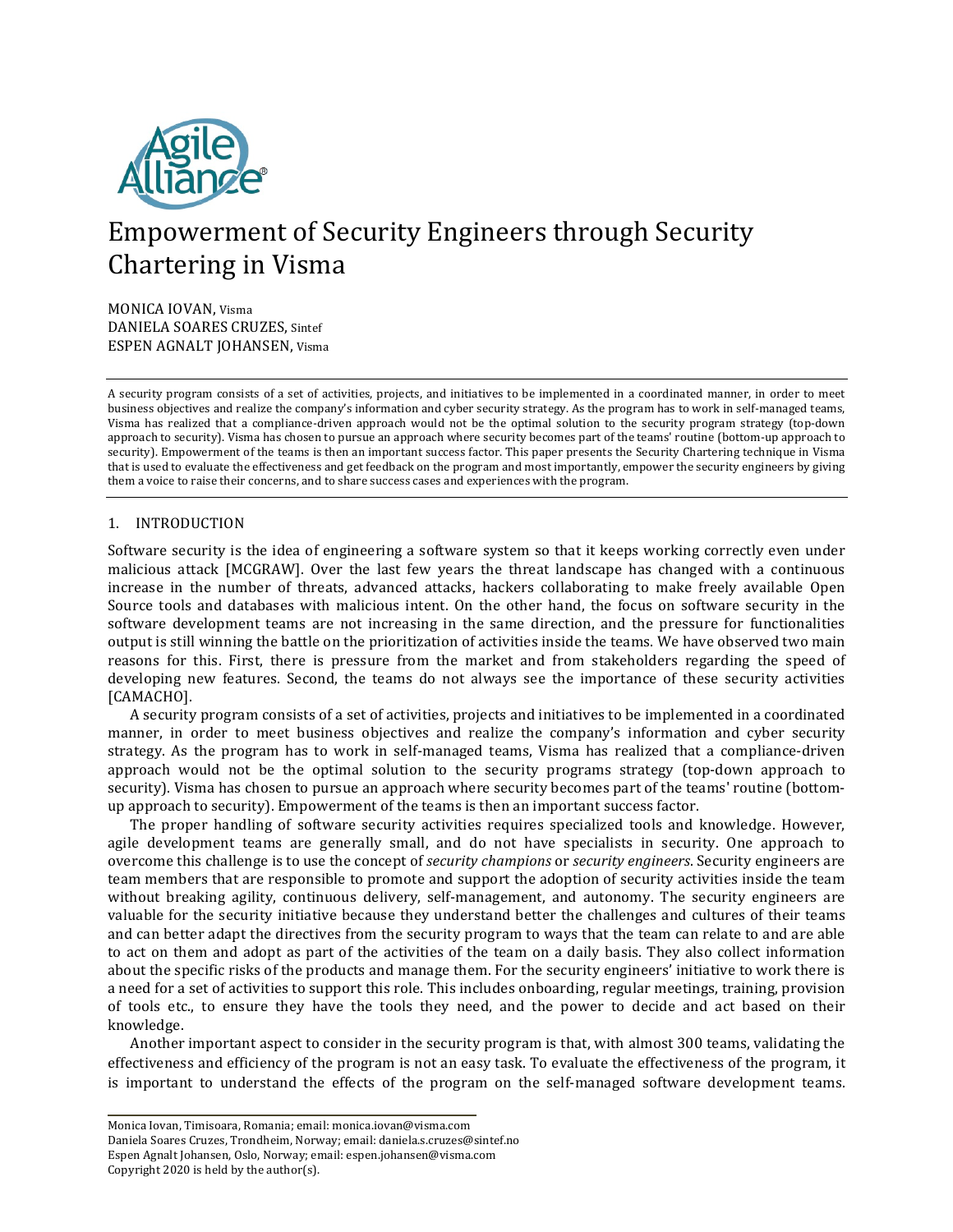Amongst the approaches used in Visma to validate the program, get feedback and empower the teams, Visma has started to use a technique called Security Chartering. In this paper, we present this technique for empowerment of the Security engineers. It is a specific focus group approach that helps us understand the effectiveness of our product security strategy, get more focused feedback on the program, provide an additional channel of communication from the teams to the security core team, and understand the priorities of the teams towards improvements needed for the program. Most importantly, Security Chartering provides a good channel to empower the security engineers by giving them a voice to raise their concerns, and to share success cases and experiences with the program. This also helps us to validate the hypotheses we had about the security program, giving us the confidence that it is working. An additional advantage is we obtained a list of improvements for the security program itself.

# 2. SECURITY AT VISMA

# 2.1 Company Context

Visma is an international software company, headquartered in Norway with a presence across the entire Nordic region, as well as Benelux and Central and Eastern Europe. Visma delivers software that simplifies and digitizes core business processes in the private and public sector. Acquisitions are also essential to Visma's strategy. The Visma group is currently a federation of around  $145$  individual companies with over  $11,000$ employees. These independent companies share infrastructure and services.

Due to this diversity, each organization is composed of self-managed teams and each team is responsible for the entire lifecycle of their service, including the security of the service. Depending on team composition, it is possible that not all teams have personnel with security expertise, and this could lead to poor security for some products.

In order to ensure that we deliver all company's products with a high security standard a centralized team was created, named Product Security Team, and having the role to facilitate the security for all Visma's products. Their scope is to create the core of the security program by providing initiatives that make sure all products are secure, and at the same time keeping the self-management of security inside the individual teams. The Product Security Team is built around an ambidextrous Security Program in a way that the program uses both top-down and bottom-up approaches [CRUZES]. In order to ensure the bottom-up approach the teams selected at least one security engineer that will empower the rest of the team in making security decisions.

Once the security engineers have been chosen, the Product Security Team guide them through a Security Self-Assessment form, which is an extensive list of questions about different aspects regarding security of the product. As there are many concepts that are not familiar to the developers, after answering this questionnaire, they realize they have acquired a substantial amount of knowledge during this process. They are also invited to connect with other security engineers through a special online *Guild* meeting and a slack channel. This way they are informed about news in the security and also are briefly informed about relevant security events in the company and outside the company.

# 2.2 Software security initiative challenges

Having over 300 self-managed teams, each with its own way of working, and a governance-led culture where centralized Product Security Team is driving the software security efforts using only a top-down approach had the benefit of creating a standardized way of working across teams. However, it was not effective in achieving changes of behavior uniformly across and within the software development teams. The challenge was to find ways to complement the top-down approach with a bottom-up approach where also development and operations teams drive software security efforts. With a bottom-up approach, the attention to security becomes embedded as part of the team culture, establishing in this way what we came to refer to as the *ambidextrous* security program.

The ambidextrous security program has many benefits. Some teams are innovation-driven in their way of working; these teams are more willing to prioritize security tasks, to focus on automation or prototyping different security controls. For these teams the bottom-up approach fits their needs, and the challenge is to ensure the balance of this innovative approach with governance measures in order to make sure that all security components are considered. Some other teams are overwhelmed with their own way of working, are not open to change, and are more inclined to a top-down approach. This top-down approach takes the form of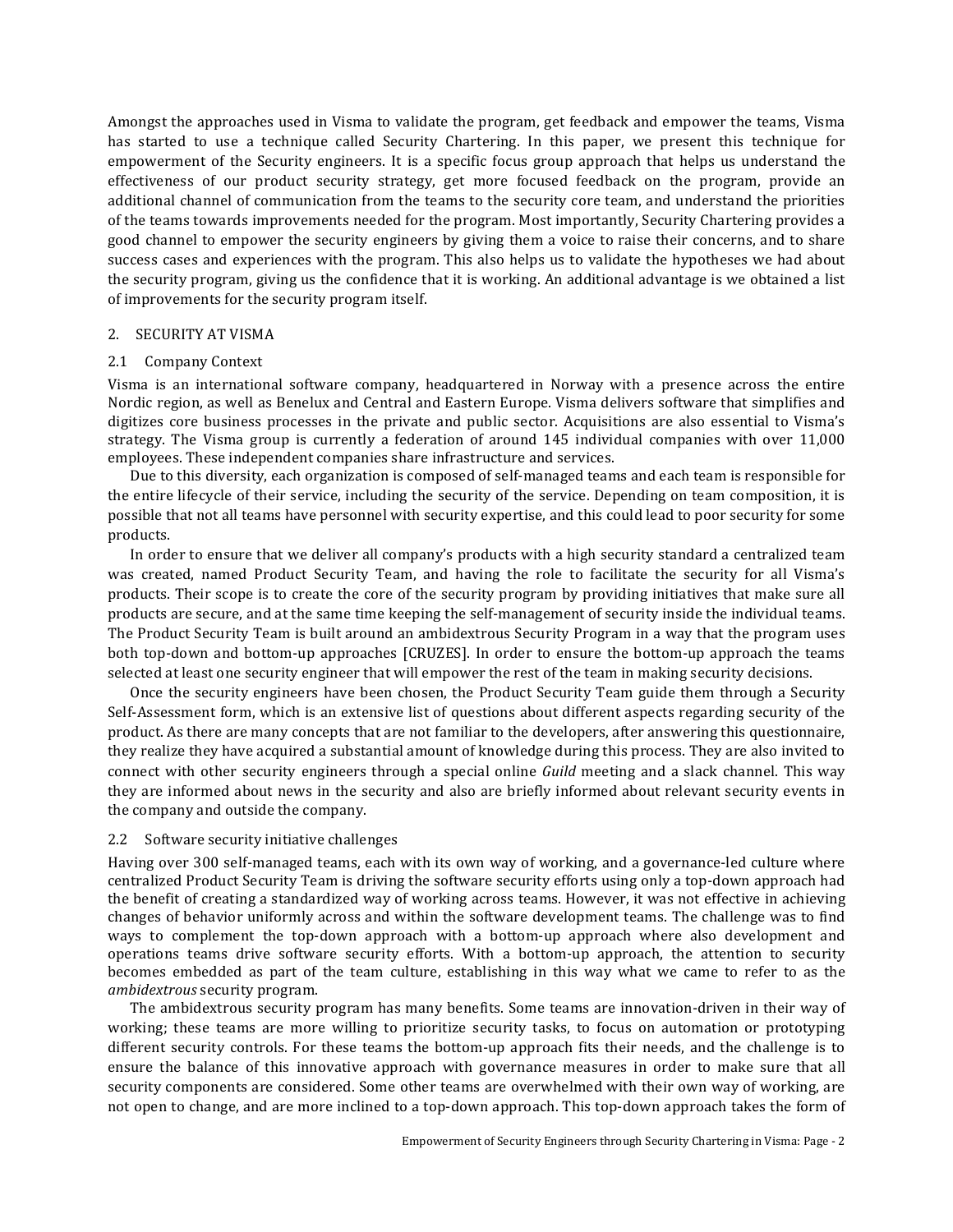controls around assurance, such as policies, standards, and gates. The biggest challenge with these teams is balance promoting a security culture with empowering the team members to take security decisions.

After almost three years running this program, we have observed that the teams vary in motivation to work on security tasks. Sometimes the variation was on the ability to act on identified security vulnerabilities because of the pressure to quickly deliver different features, or due to personal motivation of the security engineer. Even though the Product Security team recommends having volunteers as security engineers, for some teams, the team managers were forced to appoint one of the team members for the role. Appointed security engineers were in general less interested or have less knowledge about security, and the onboarding process can become overwhelming for them.

Our observations lead us to conclude that a top-down approach can be better for short-term achievements since forcing the teams can generate fast results. While a bottom-up approach requires a longer time and new ways of thinking, and since not every activity is right for every team the bottom-up approach helps to customize the security activities to the team needs. If the teams do not balance the two approaches well it is easy to forget one of them and to either go for a governance-led approach or to ignore some security aspects and choose only the ones that are more attractive to work with.

In order to make the bottom-up approach work we need to make sure the employees are empowered to do the security activities. There are two methodologies of empowerment. The first is about external influence that comes from management or the organization. This methodology focuses on employees' possibility to suggest, and to get involved, or on the effects of positive affirmation from someone with authority. The second one, called *psychological empowerment*, focuses more on the perception of the employees, and is about the belief that they have necessary knowledge and skills to perform the job well and can make a difference in the organization [GEORGE].

Many of these aspects require good communication between the organizational members. In order to have good communication there is need to have a two-way communication mechanism where employees can raise their voices and where they can get feedback for their actions, in other words to have an effective feedback loop.

#### 2.3 Mechanisms for feedback

Merriam-Webster's dictionary defines feedback as the transmission of evaluative or corrective information about an action, event, or process to the original or controlling source. The first step is to identify the feedback sources. Each source can provide a different perspective to the security program.

The most used sources for feedback are surveys such as NPS, KPIs and real-time data. Surveys are an objective way of receiving feedback but can also be misleading because no metric is perfect. For example, a high NPS value for training can indicate the quality of the training is good but does not identify if the quantity is sufficient. Another source of feedback are the members of the Product Security team since they have a better understanding of the delivery teams' performance than other supervisors or upper management. However, since they are driving the program, it could be, that they become subjective to the challenges the teams have implementing the program. We also noticed that many times the improvement points became scattered and it was not easy to have an overview of all the aspects of the program that needed improvement. Managers typically are another rich source of feedback. They are experienced and have specialized knowledge of the tasks their teams are performing. They also have insight into company procedures, policy, and roadmap prioritization. However, the most important source of feedback is still the delivery teams. They are the ones that implement all security activities and they are the ones who understand the pain and gain of these activities.

In Visma, we decided to use different methods (surveys, meetings with the team members, communication channels and customer focus groups) to collect different perspectives of the security program. Each mechanism has advantages and disadvantages. E.g., in the case of written feedback even if it is a fast method to collect feedback it has the disadvantage that the feedback is taken out of context and it can create misunderstandings. In one scenario, a negative feedback may be interpreted by the receiver as a reprimand, and then this might reduce receiver's motivation to act on the feedback.

The most broadly used feedback mechanisms in our Security Program are security guild meetings [Smite], different slack channels, retrospective sessions, different feedback forms, and NPS scores. Some of these are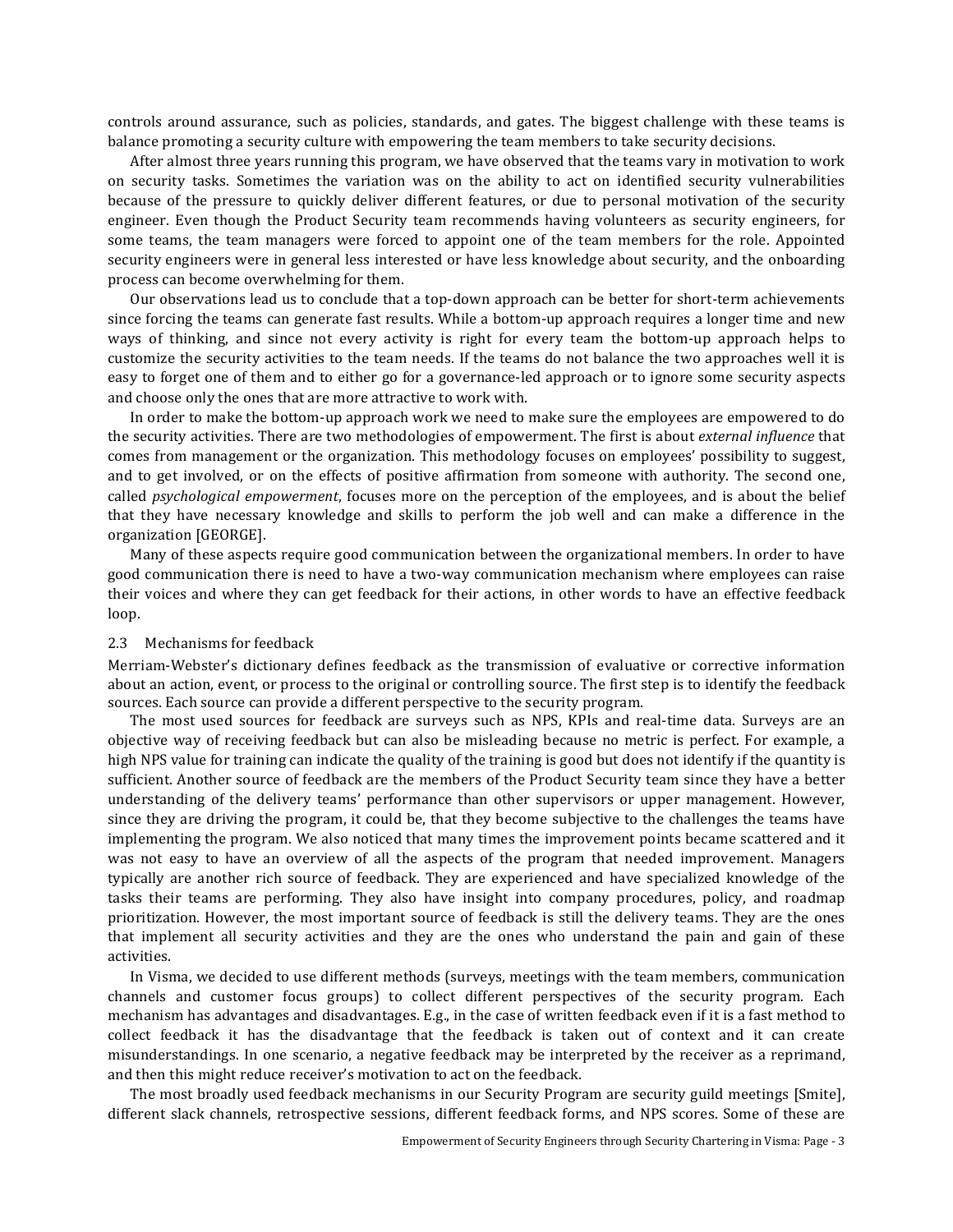described further in Table 1. All these tools complement each other. However, on seeking to have more insights into the hearts and minds of the delivery teams, we felt the need for two-way feedback communication and at the same time to increase their sense of belonging in the extended Visma security team. This is why we created the *Security Chartering meetings*. These meetings are feedback collection sessions from the teams on the security program in Visma. It is a structured focus group meeting, where the teams discuss the implementation of the security activities in their teams by addressing:

- the confidence of security in the team;
- the impressions on the security activities that are suggested in Visma in the security development life cycle, asking them what they would like to keep, add, do less and do more;
- the motivation to do security activities, discussing what motivates and demotivates them to work in the security activities in a daily routine.

| Characteristics     | <b>Security Guild</b>        | <b>Slack Channel</b>         | <b>Security Chartering</b>    |
|---------------------|------------------------------|------------------------------|-------------------------------|
| <b>Organizer</b>    | <b>Product Security Team</b> | <b>Product Security Team</b> | <b>Product Security Team</b>  |
| <b>Participants</b> | <b>Security Engineers</b>    | <b>Security Engineers</b>    | <b>Security Engineers</b>     |
|                     |                              | All employees                | Developers                    |
|                     |                              |                              | Service Owners                |
| <b>Structure</b>    | Centralized, virtual         | Centralized, virtual         | <b>Clustered by locations</b> |
| Periodicity         | Biweekly meetings            | Slack channels               | Annual                        |
| Value for the       | Access to expertise          | Network for keeping          | Sense of belonging            |
| members and the     | Forum for expanding          | abreast of a field           | Two-way communication         |
| company             | skills and expertise         |                              |                               |
| <b>Challenges</b>   | Low engagement               | Low engagement               | Gaining the trust             |
|                     | Size and distribution        | Size and distribution        |                               |
|                     | One-way communication        | Insufficient activity        |                               |

Table 1. Characteristics of different Feedback Mechanisms used in Visma

Some elements of empowerment relevant to the Security Chartering include:

- Skills and resources sharing information and being transparent
- Power to decide and act having authority, opportunity and motivation
- Rewards system being responsible and accountable for outcomes of their actions

Comparing retrospectives with security chartering we concluded that security chartering is a cross-team activity and not inside a specific team, giving more sharing, helping the participants to relate to each other, and giving them the possibility of learning from each other. Seeing what other security engineers are doing also helps deepen understanding of what their role is.

# 3. SECURITY CHARTERING SESSIONS IN VISMA

We ran the Security Chartering from July to October 2019, with a total of 9 sessions (2 hours each) and  $78$ participants. In each location, we had two sessions, one for Security Engineers and one for Developers. The first step was to analyze the teams in order to see where they are located and what is their security maturity level according to the Visma KPIs. We selected teams from our four biggest clusters, where Visma has a higher concentration of security engineers. Then for each team we selected the security engineer and a developer. We selected a mix of experience levels and gender. We also tested an online version of the security chartering by selecting several security engineers that were in more remote locations. We facilitated the meetings to support the participants to discuss the topics they considered important. The results of these sessions were aggregated and presented to the Product Security team, in order to evaluate which actions needed to be taken and what should be prioritized. The results were then presented back to the participants, by showing the projects and the tasks created based on the action points. We encouraged them to volunteer to work on these projects. Two outcomes of the Security Chartering sessions are:

- a feedback loop that will be used to facilitate easier adoption of the security activities;
- a document that contains the needs of the development teams and prioritization of the security projects based on their needs. Below is a summary of the main topics that appeared in the sessions.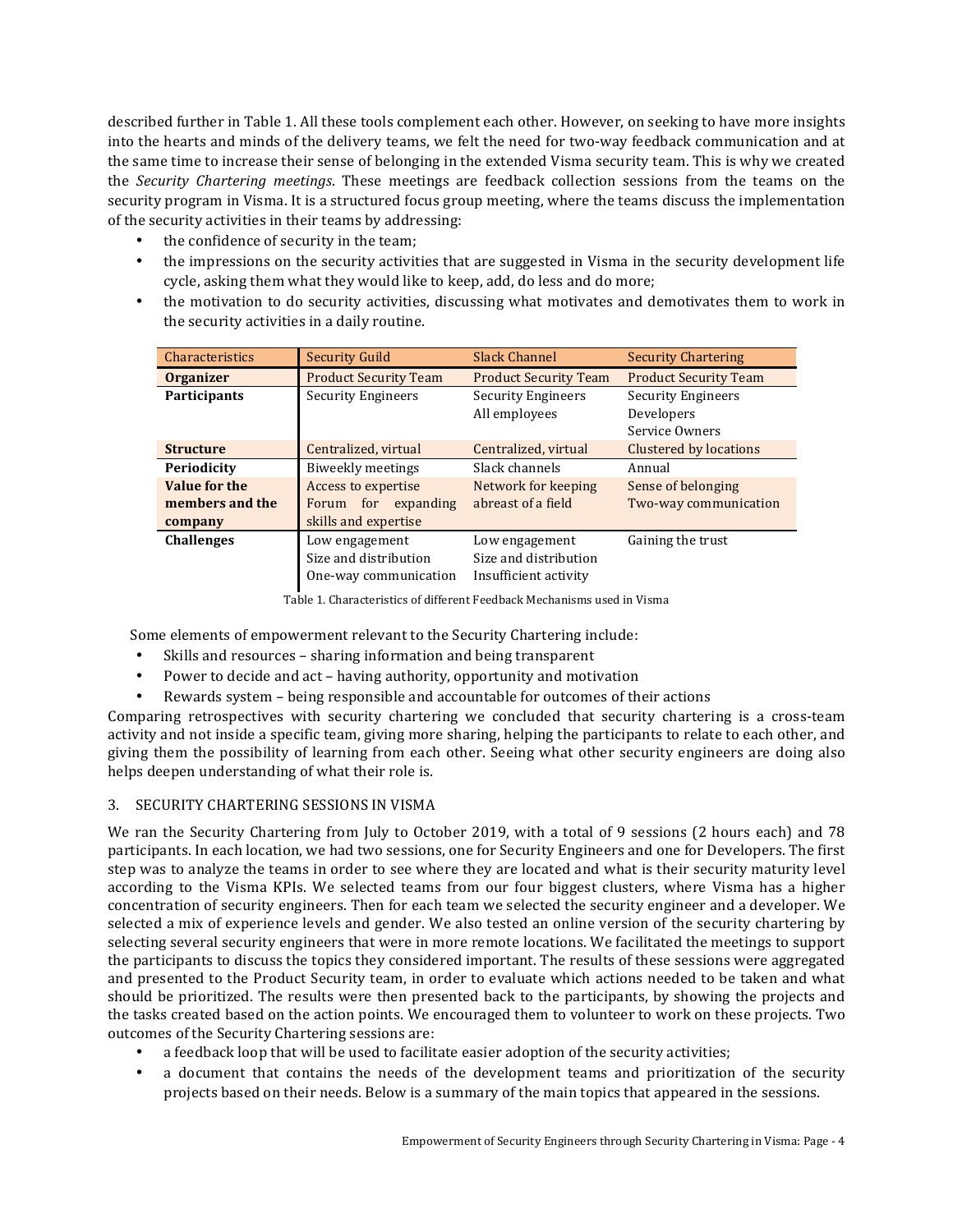# 3.1 Training and Knowledge Sharing

In Visma, the Product Security team organizes annual, one-day on-site trainings, in different locations for both non-technical personnel (business analysts and managers) and for developers. In the morning, the developers training is mostly focused on the OWASP (Open Web Application Security Project) Top 10 vulnerabilities [OWASP] and in the afternoon, they participate in a *Capture the Flag* [CTF] exercise in order to apply what they previously learned. These trainings are highly appreciated by the employees in Visma, with high scores on the internal evaluation. In addition, by design all services in the Security Program have a central element of providing training in its core. For instance, in the Static Application Security Testing (SAST) service, we have learned that most developers need some time in that service before they learn to do secure coding. The same element can be seen in the other services and one might argue that for the developers the entire Security Program is a training program. Although not always explicitly addressed as such.

Trainings needs were the main topic of discussion in all locations. The main feedback from the participants was that they would like to have deeper learning on security. Participants mentioned there is a need to add more types of security-related training, for different roles, for different subjects and in different formats. We also noticed the need to have more sharing of previous experiences with security breaches between the teams. Based on these requests the Product Security team started to make changes to the training offering for this year, looking to offer an online training tool, different awareness campaigns, creating possibilities for the teams to share their security experience with others, organizing hack the box events and many others.

# 3.2 Prioritization

In Visma, security engineers have in general 20% of their working time allocated for security activities. Examples of these security activities include self-assessments, integrating security services into the build pipeline, and validating the cases that come from bug bounty or from the internal penetration tests. Teams have at least one security engineer, but some bigger teams have also decided to add more security engineers to the team because of the size and complexity of their products. For example, they have more integrations and the self-assessment questionnaires and approval, or the threat modelling requires more time and knowledge compared to other products.

It is important to note Visma has a security maturity index system. We measure the security maturity level using a penalty points system, which has four levels. When a team is not following the activities designed to given security activity, they receive a penalty, and this affects their actual security maturity level. Through the security maturity index, we identified that some of the teams prioritize security activities while others are constantly delaying these activities.

When we asked how much time they allocate for security and how security work is prioritized only some of the security engineers mentioned they have enough time to work on security activities. The developers mentioned that all team members should be more involved in security activities, and therefore the teams could allocate time for that in the sprints.

We noticed that in some cases the security engineers and/or the managers are empowered to have all the security activities prioritized. When needed they even use more than the allocated time for the tasks. These teams are the ones achieving a higher security maturity level score. Due to a big backlog or lack of empowerment, other teams are not using the allocated time, and this is visible in their security maturity level. Based on these findings we created another Security Chartering session for the service owners in order to understand better the difference in their behavior towards prioritization of security activities. We also suggested to the developers and security engineers to take charge and to be security leaders in their teams. They should help the managers understand the risks and they should start working on the security activities.

#### 3.3 Security Engineer Role

Even though the Product Security team recommends having volunteers as security engineers, for some teams this was impossible, and in these cases, the team managers appointed one of the team members to the role, based on seniority or security experience. It was more evident in the Security Chartering sessions that the security engineer role can be at the same time both motivating and demotivating, depending on the way they were chosen for this role (appointed or volunteered) and on the way they were onboarded.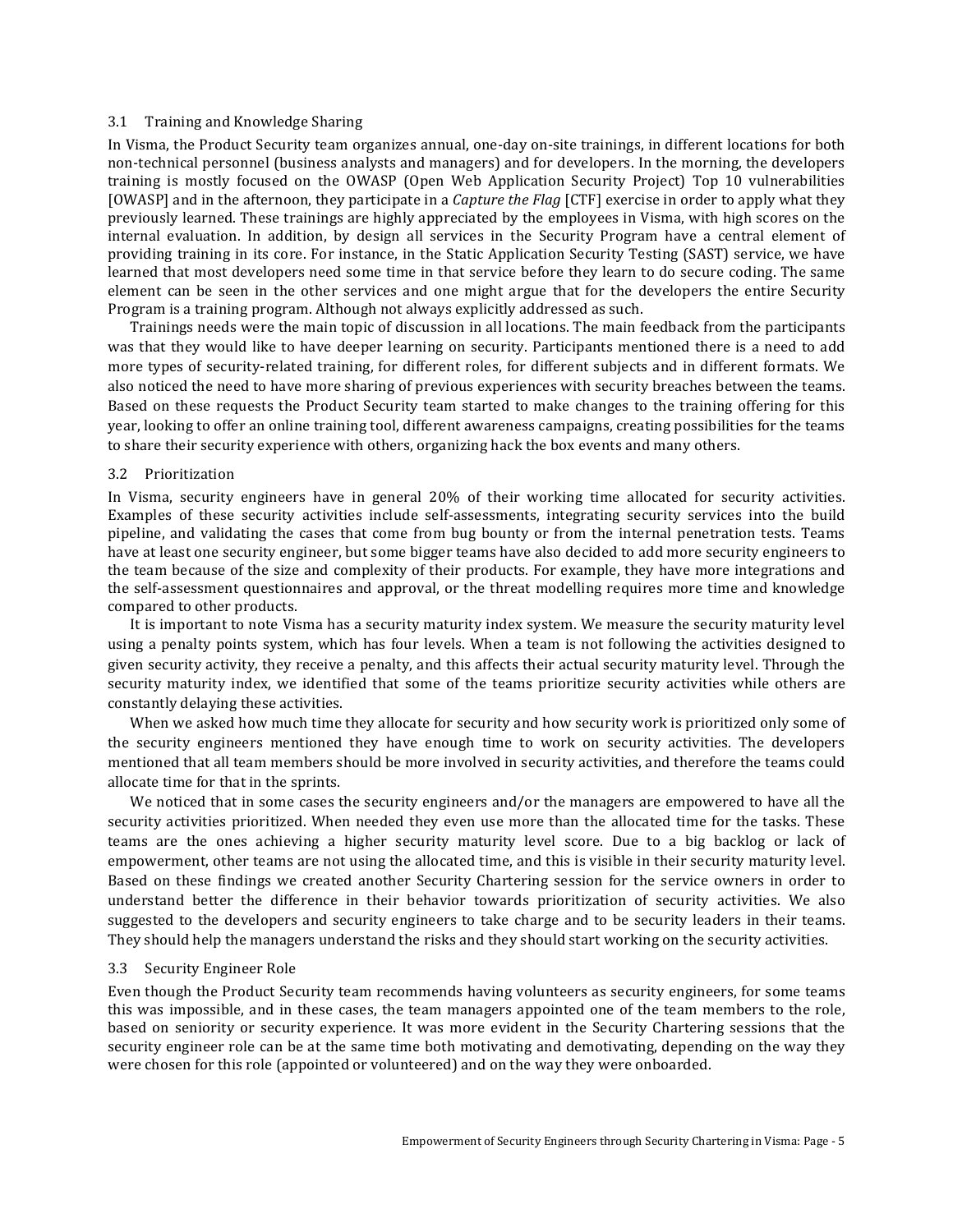It was clear in the security chartering that the appointed security engineers needed a more focused onboarding on the role. While the volunteers started working on the security activities in a more organic way. We then decided to put more focus on the onboarding process of security engineers.

We also noticed there is a need for a clearer understanding of their role, and also the need of an onboarding process to the security engineer role. In response, we agreed to create an onboarding package for participants in the security program. At the time of writing, the creation of this package is in progress, and will contain information about the program and their role, a plan for trainings and invitations to all the channels used for communication. The benefits of using this onboarding package will be observed in the next couple of years.

# 3.4 Whole Team approach for Security

We noticed a high degree of variation of the understanding of how the responsibilities of the security activities are distributed inside the teams. Some of the participants believed that security engineers were responsible for implementing all security activities, while others believed that security engineers are the facilitators of these activities and all team members have the responsibility to contribute. Based on this, we have decided to address the whole team approach to security explicitly in the onboarding of the teams to the security program.

# 4. LESSONS LEARNED

We categorized the lessons learned on the experience of running the Security Chartering sessions as improvements to security program and pitfalls and opportunities, as described below.

# 4.1 Improvements to the Security program

The overall impression that the participants of the security chartering gave is that they are satisfied with the resources they receive from the security program; that they have the basic trainings, and they learn more by doing the security activities. Still they would like more coaching and more advanced trainings. This is a good sign for the security program since it can be interpreted that the security engineers are fast evolving and they want to go to the next level of knowledge.

As described before, another aspect of empowerment is the decision power. From the Security Chartering sessions, we can conclude that most of them showed to have the freedom to decide what is best for their service security, and some of them feel empowered to volunteer to work on the security program. On the other side, we noticed that they would like more support from their managers in order to prioritize faster the security tasks.

Sense of belonging is as an important aspect of the empowerment of the security engineer. Our conclusion was that the security engineers did not recognize themselves as participants of the security working force in Visma. Some of them only felt like they were executants of the policies that were made by the Product Security team, indicating that the Product Security team needs to empower them to use the bottom-up approach more. Following the self-management approach, if they don't feel empowered, they will only stay in this level of selfmanagement, and they might lose the possibility to influence the security program in Visma, even for their own benefits and needs. Therefore, after the sessions, the Product Security team started to prepare a much closer collaboration and we have decided to focus more on having a two-way communication channel where transparency is the most important aspect. Using this system, it is possible to be transparent on what projects are the Product Security team working on and they can get fast feedback for their actions, encouraging this way the collaboration between them.

We can conclude that these sessions are a good mechanism to validate that the ambidextrous security program in Visma works well. The participants gave feedback that the security activities are useful, interesting and important. In general, the participants did not want to remove any of the security activities from the program, even when these activities were time-consuming or overwhelming in periods for the team.

# 4.2 Pitfalls and Opportunities in Running the Security Chartering Sessions

During the preparation of the Security Chartering sessions we noticed that in locations where one of the organizers was known to the teams and we had already established trust with software development teams, there was a much higher interest in participating to the sessions. Therefore, for the other locations we used a local "figure" that helped us in promoting the event. Where needed, to ensure adoption and less friction the manager of Product Security team sent emails to participants to ensure they understand that the research is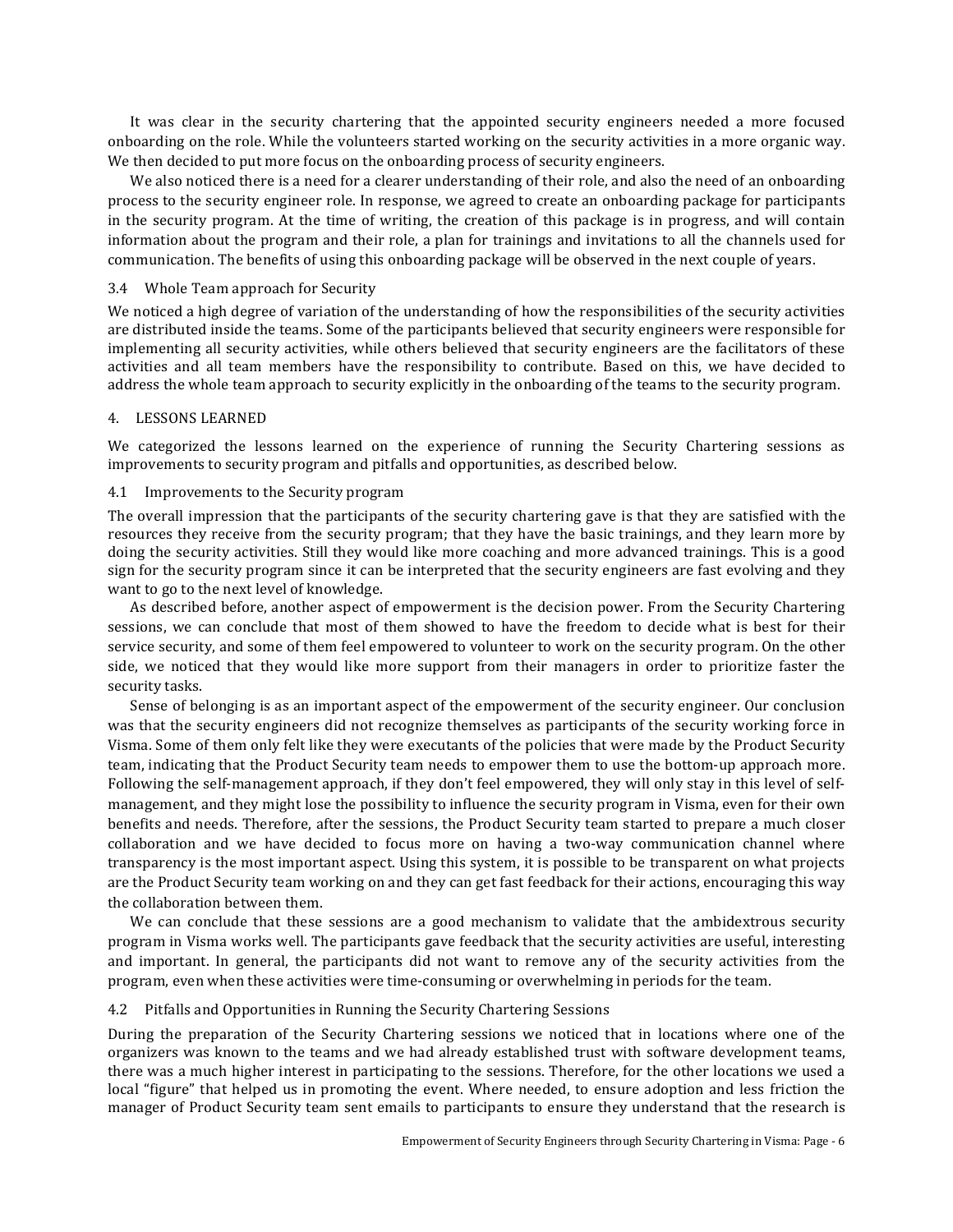legitimate and had the support of upper management. On the invitations we sent we explained what and why we were running the sessions, but we did not provide an agenda. This intrigued the participants and some of them admitted that they participated in the sessions because they were curious to see what will happen while some others initially declined the invite due to the fact that did not understand what is expected from them. In the end, we concluded that they did not understand what to expect from these sessions, therefore, in the future they would like to have a better description in the invite in order to give them time to prepare.

By not having a list of topics to discuss, we let the participants voice the subjects that are important for them. That is one of the reasons we ended up discussing different topics in different sessions. We noticed that it is important to have a balance between levels of experience of the participants due to the fact that they will come up with different concerns. Beginners in the security engineer role focused more on trainings and onboarding, while the security engineers that were in the role longer focused more on advanced topics, such as improving manual security testing. However, having all levels of experience raises challenges to the session facilitation because we need to make sure all participants have the possibility to raise their voice and concerns without feeling restricted.

It was also interesting to notice the differences in culture in different locations. Some locations were more inclined to a top-down approach, doing what the management "allows" them to do. In these locations, the participants asked their managers for permission to participate to these sessions and even some managers asked for more details before they approved the participation. This is showing us that empowerment is not yet universally achieved, and this enforces the need of having different activities to increase empowerment.

Team structure also had an impact on the how the security activities are coordinated inside the team. For example, in some small teams, one developer has multiple different roles and security engineer is just one more role that the person has in the team. In contrast, some bigger teams decided to have multiple security engineers and to split the work between them and so they were able to better manage the prioritization of tasks. But even so, many of the small teams are more empowered to prioritize the tasks.

One of the sessions was run online. The participation of the security engineers in the online sessions was not the same. Engagement of participants was much weaker. We tried to reproduce the same types of interactions that we would have in the in-person sessions, but it did not work the same. Participants lost the opportunity to see others from their own sites in person and create a more personal connection to the colleagues.

One of the challenges we faced when we planned these sessions was to understand how many chartering sessions we needed in order to still have benefits. In other words, how to evaluate the saturation of the findings. We decided to stop when we saw that the topics coming from these chartering sessions were more than the Product Security team was able to absorb. Our plan is to run the same sessions in two years, prioritizing the locations and the teams that did not participate before.

Another challenge we faced was translating the findings to actionable changes in the security program. To perform these changes, we had to persuade the Product Security team that the security-related findings were deemed relevant and useful. One of the barriers to the findings from the Security Chartering was that the team members mentioned that some of the findings were already known to them, but they have not vet prioritized the changes to address the challenges mentioned by the participants. It is important that the team members do not see these findings as criticism to their work, but as an opportunity to meet teams' needs for improvements.

# 5. CONCLUSIONS AND FUTURE WORK

Empowering employees can help the organization to improve the adoption of security activities within the selfmanaged software development teams. Our goal is to empower the teams to become pillars in the protection of the organization's systems and data, therefore protecting customer data and Visma's reputation. Security engineers play an important role in this empowerment of the teams. Visma has implemented an ambidextrous holistic approach to the security program that is both top-down and bottom-up.

The Security Chartering sessions helped us to holistically and systematically identify the needs of team members involved in the product security activities, empowering them and ensuring that the bottom-up approach is not forgotten. In addition, these sessions offered us a more objective way of validating our security program. The Security Chartering also helped us to identify the needs for adaptation in the services that the security team provides to the delivery teams to improve the adoption of the activities. Through the Security